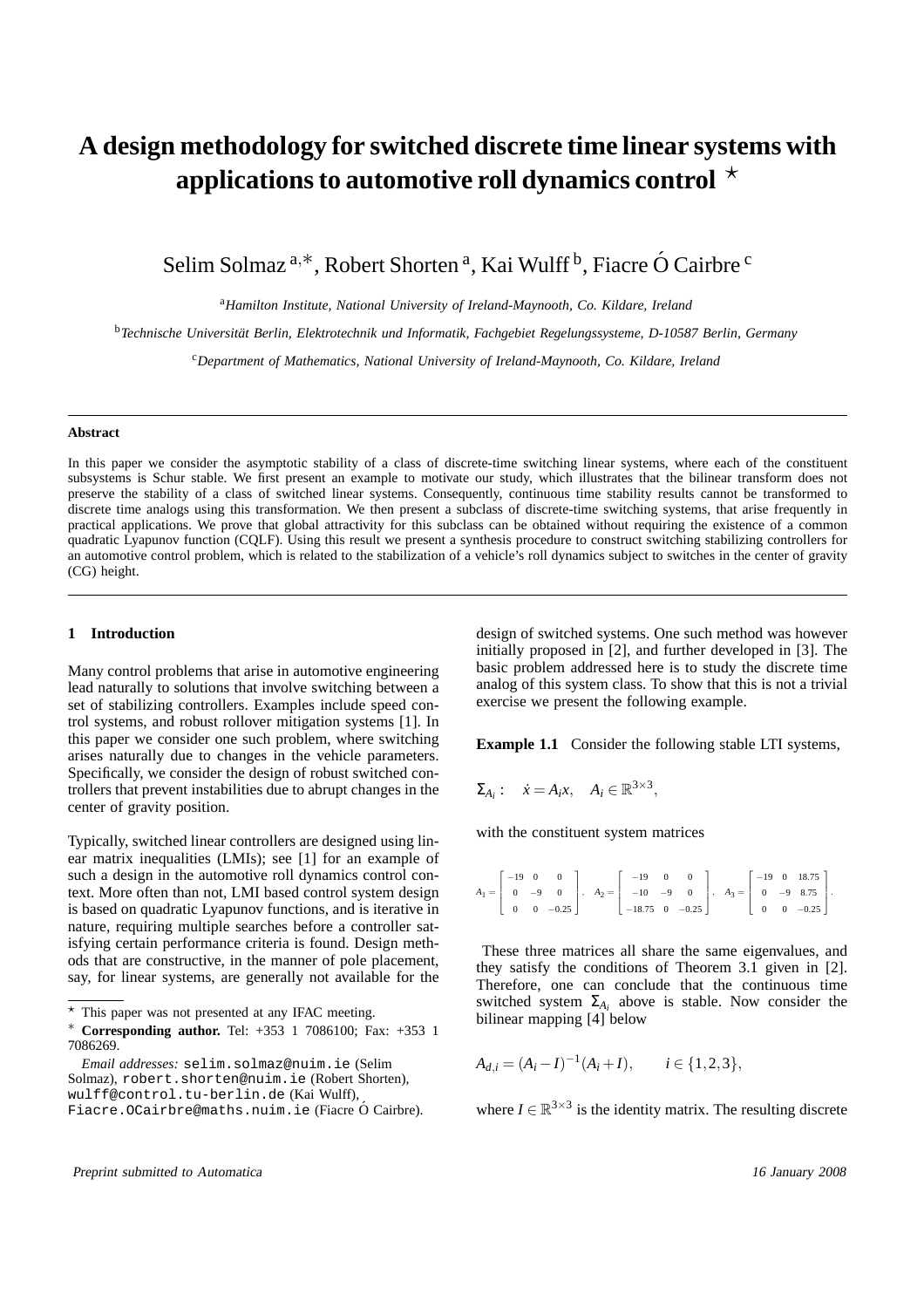time matrices are

$$
A_{d,1} = \begin{bmatrix} 0.9 & 0 & 0 \\ 0 & 0.8 & 0 \\ 0 & 0 & -0.6 \end{bmatrix}, A_{d,2} = \begin{bmatrix} 0.9 & 0 & 0 \\ 0.1 & 0.8 & 0 \\ 1.5 & 0 & -0.6 \end{bmatrix}, A_{d,3} = \begin{bmatrix} 0.9 & 0 & -1.5 \\ 0 & 0.8 & -1.4 \\ 0 & 0 & -0.6 \end{bmatrix}
$$

It is sufficient to show that there exists a switching sequence between the matrices  $\{A_{d,1}, A_{d,2}, A_{d,3}\}$  such that the system

1  $\mathbf{I}$  $\overline{1}$  $\mathbf{I}$ .

$$
\Sigma_{A_{d,i}}: x(k+1) = A(k)x(k) \text{ for } A(k) \in \{A_{d,1}, A_{d,2}, A_{d,3}\},
$$

is unstable. We simply consider the incremental switching sequence  $A_{d,3} \rightarrow A_{d,2} \rightarrow A_{d,1}$ ; then the dynamics of the system evolve according to the product

$$
A_d = A_{d,1} A_{d,2} A_{d,3}.
$$

Since the eigenvalues of *A<sup>d</sup>* are {0.512,−0.081,1.944}, then with one eigenvalue outside the unit circle, this switching sequence, repeated periodically, is unstable.

This example shows that, unlike LTI systems, the Bilinear transform does not necessarily preserve the stability of linear time-varying systems. This observation may have implications for control system design. Traditionally, the approach to relate continuous-time linear time invariant (LTI) Hurwitz stability results to discrete-time LTI Schur stability counterparts requires the use of the bilinear transform. Our example is consistent with the results reported in a recent paper [4], where it is noted that while quadratic Lyapunov functions are preserved under the Bilinear transform, other nonquadratic Lyapunov functions are not. Unfortunately, the example demonstrates that matters are much worse than reported in this paper; namely, that not only are non-quadratic functions not preserved under this mapping, but also stability need not be.

Fortunately, it is possible to modify the proof of Theorem 3.1 in [2] to place additional discrete time conditions on the system matrices to guarantee the global attractivity, and hence the exponential stability [5] of the origin for this system class.

#### **2 Stability of a class of discrete-time switched systems**

Consider the discrete time linear time-varying system

$$
x(k+1) = A(k)x(k),\tag{1}
$$

where  $x(k) \in \mathbb{R}^n$ , and where the system matrix  $A(k)$  is such that it switches between the matrices  $A_i \in \mathbb{R}^{n \times n}$  belonging to the set  $\mathcal{A} = \{A_1, ..., A_m\}$ . We shall refer to this as *the switching system*. The time-invariant discrete time linear system  $x(k+1) = A_i x(k)$ , denoted  $\Sigma_{A_i}$  is referred to as the *i*<sup>th</sup> con*stituent system*.

Following [2] we assume that (amongst other conditions) the  $A_i$  matrices in  $\mathscr A$  are diagonalizable, and any two of the  $A_i$ 

matrices share at least *n*−1 real linearly independent eigenvectors. Before we proceed, we exploit in what follows the known fact that for linear systems, uniform global attractivity of the equilibrium state implies global uniform asymptotic stability [5]. With this in mind, we note that while our main result concerns global attractivity of the origin of (1) under certain conditions, the implication is asymptotic stability.

**Theorem 2.1** Let  $\mathcal{V} = \{v_1, \ldots, v_{n+1}\}$  be a set of real vec*tors, where each*  $v_i \in \mathbb{R}^n$  *for*  $i = \{1, 2, ..., n+1\}$ *. Suppose any choice of n vectors in* V *are linearly independent. For*  $\forall$ *each i*  $\in$  {1,2,...,*n*+1}*,* we construct  $\check{M}_i \in \mathbb{R}^{n \times n}$  matrices *as follows*

$$
M_i = \begin{cases} [v_1, v_2, \dots, v_{n-1}, v_n] & \text{for} \quad i = 1\\ [v_1, \dots, v_{n+1}, v_i, \dots, v_n] & \text{for } 2 \le i \le n+1 \end{cases}, \quad (2)
$$

 $i.e.,$  for  $i \neq 1$ ,  $M_i$  is obtained by replacing the  $(i-1)^{th}$  column *in*  $M_1$  *with the vector*  $v_{n+1}$ *. Suppose we also have p different diagonal matrices D*1,*D*2,...,*D<sup>p</sup> in* R *<sup>n</sup>*×*<sup>n</sup> with all diagonal entries in* (0,1)*. We now define the matrices*  $A_{h,i} \in \mathbb{R}^{n \times n}$  *as follows*

$$
A_{h,i} = M_i D_h M_i^{-1},\tag{3}
$$

*and let*  $\mathscr A$  *be the set of all*  $A_{h,i}$  *for*  $h \in \{1, 2, ..., p\}$  *and*  $i \in \{1, 2, ..., n+1\}$ *. Then for the switching system (1) with the set*  $A$  *defined as above, the origin is globally attractive.* 

**Comment 2.1** Before we give the proof, we wish to make the following comment. The proof of this theorem is analogous to the proof of Theorem 3.1 in [2]. The main differences in the two proofs are that here we look at the discrete-time case (as opposed to the continuous-time), and significantly that this discrete time proof only works if the eigenvalues of the matrices in  $\mathscr A$  are in  $(0,1)$  (as opposed to  $(-1,1)$ ).

**Comment 2.2** The proof of Theorem 2.1 given below hinges on equation (17). We need the right hand side of (17) to not change sign as the discrete time step *k* stays in any switching interval (as was the case in equation (24) in [2]). This is guaranteed by the assumption that the eigenvalues of the matrices in  $\mathscr A$  are in  $(0,1)$ . Example 1.1 above shows that Theorem 2.1 is not valid if there is no restriction on the eigenvalues in  $(-1,1)$ . We will now give the details of the proof up to equation (17), which is the discrete time analogue of equation (24) in [2], and the proof thereafter follows as in [2].

#### *Proof of Theorem 2.1:*

*Step-1 :* In this step we replace the  $n \times n$  matrices  $M_i$  and  $\overline{A_{h,i}} \in \mathcal{A}$  by  $(n+1) \times (n+1)$  matrices  $\overline{M}_j$  and  $\overline{A}_{h,i}$ , respectively. The matrices  $\bar{A}_{h,i} \in \mathscr{A} \triangleq {\{\bar{A}_{h,i} : A_{h,i} \in \mathscr{A}\}}$  are chosen such that there is at least one common eigenvector  $\tau = (1 \ 0 \dots 0)^T$  for all the matrices in  $\mathcal{A}$ . The fol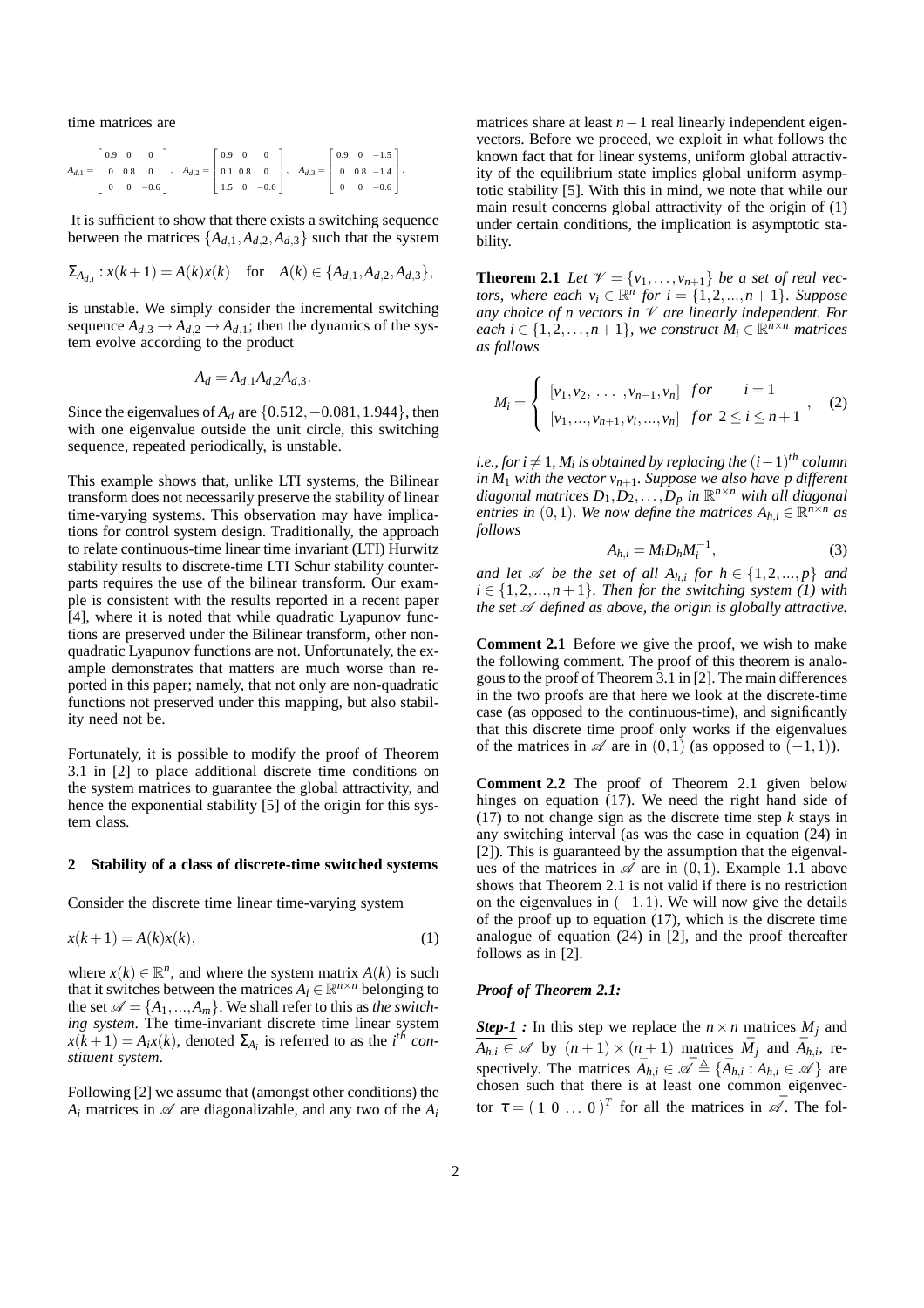lowing lemma helps us construct the augmented matrices  $\bar{M}_j \in \mathbb{R}^{(n+1)\times(n+1)}$  in the higher dimensional state space.

**Lemma 2.1** [2]: Let  $\mathcal{V} = \{v_1, \ldots, v_{n+1}\}$  be a set of real *vectors with each*  $v_i \in \mathbb{R}^n$  *for*  $i = \{1, 2, ..., n+1\}$ *. Suppose any choice of n vectors in* V *are linearly independent. Then there exists a positive number "a" such that the set*  $W =$  $\{(a, v_1), (1, v_2), (1, v_3), \ldots, (1, v_{n+1})\}$  *is linearly independent in*  $\mathbb{R}^{n+1}$ *. Here*  $(a, v_1)$  *is the vector with*  $n+1$  *coordinates, whose first coordinate is "a" and remaining n coordinates are the n coordinates of v*1*.*

Based on this lemma we now define matrices  $\bar{M}_i$  ∈  $\mathbb{R}^{(n+1)\times(n+1)}$  with a special structure such that they embed the  $M_i \in \mathbb{R}^{n \times n}$  matrices defined in (2) as follows

$$
\bar{M}_i = \begin{bmatrix} 1 & b & 1 & \dots & 1 \\ 0 & & & & \\ \vdots & & & & \\ 0 & & & & \\ 0 & & & & \end{bmatrix}, \quad b = \begin{cases} 1 & \text{if } i = 2 \\ a & \text{if } i \neq 2 \end{cases} \tag{4}
$$

where  $i \in \{1, 2, ..., n+1\}$ , and "*a*" is a scalar as defined in Lemma 2.1. This structure for  $\bar{M}_i$  was used to ensure that its columns are linearly independent for each *i*. We define matrices  $\bar{D}_h \triangleq diag(0, D_h) \in \mathbb{R}^{(n+1)\times(n+1)}$ . We now define the matrices  $\overrightarrow{A}_{h,i}$  and the set  $\overrightarrow{A}$  as follows

$$
\bar{A}_{h,i} \in \mathscr{A} \triangleq \{\bar{A}_{h,i} : A_{h,i} \in \mathscr{A}\}, \quad \text{where}
$$
\n
$$
\bar{A}_{h,i} \triangleq \bar{M}_i \bar{D}_h \bar{M}_i^{-1} = \begin{bmatrix} 0 & c_{hi,1} & \dots & c_{hi,n} \\ \vdots & & & \\ 0 & & & \end{bmatrix} \quad \begin{bmatrix} \\ \vdots \\ \\ \vdots \\ \\ \end{bmatrix} \tag{5}
$$

for some real numbers  $c_{hi,1}, c_{hi,2}, \ldots, c_{hi,n}$  that depend on *h* and *i*. Note here that  $\tau = (1 \ 0 \dots 0)^T$  is a common eigenvector for all the  $m = p(n+1)$  number of matrices  $\overline{A}_{h,i} \in \overline{\mathscr{A}}$ . We can now express the  $(n+1)$ <sup>th</sup> order state space system with the augmented matrices  $\overline{A}_{h,i} \in \overline{\mathscr{A}}$  as follows

$$
\begin{pmatrix} x_{n+1}(k+1) \\ x_1(k+1) \\ \vdots \\ x_n(k+1) \end{pmatrix} = \bar{A}_{h,i} \begin{pmatrix} x_{n+1}(k) \\ x_1(k) \\ \vdots \\ x_n(k) \end{pmatrix}, \qquad (6)
$$

which according to the special structure assumed for  $\bar{A}_{h,i}$  in (5), is valid if and only if the following set of equations hold

$$
\begin{pmatrix}\n x_1(k+1) \\
\vdots \\
x_n(k+1)\n\end{pmatrix} = A_{h,i} \begin{pmatrix}\n x_1(k) \\
\vdots \\
x_n(k)\n\end{pmatrix}
$$
\n(7)\n
$$
x_{n+1}(k+1) = \sum_{j=1}^{n} c_{hi,j} x_j(k)
$$

It is apparent from this last equation that the higher dimensional switching system with  $n+1$  states explicitly contains the original switching system with *n* states. We will show in step 3 of the proof that for any solution  $\bar{x}(k) =$  $(x_{n+1}(k), x_1(k), x_2(k), \ldots, x_n(k))$  of the augmented switching system (6),  $\lim_{k \to \infty} (x_1(k), x_2(k), \dots, x_n(k)) = 0$  will be guaranteed for any solution  $x(k) = (x_1(k), x_2(k), \ldots, x_n(k))$  of the original switched system (1) with the special structure, thus proving global attractivity of the origin.

*Step-2 :* Now for a given  $i \in \{1, 2, ..., n+1\}$  we consider  $\overline{\text{the } n+1}$  linearly independent columns of  $\overline{M}_i$ . These form an  $n+1$  dimensional coordinate system which includes  $\tau$ as one of the axes. We consider the projection of the state  $\bar{x}(k)$  onto  $\tau$  as the dynamics of the system (6) evolve. This projection is given by the first component of the vector

$$
g_i(k) = \bar{M}_i^{-1} \bar{x}(k) \tag{8}
$$

and is denoted by  $[g_i]_1(k)$ . We denote the  $j<sup>th</sup>$  component of  $g_i(k)$  as  $[g_i]_j(k)$  for each  $i = \{1, 2, ..., n+1\}$ . We define

$$
G(k) = \left\{ [g_1]_1(k), [g_2]_1(k), [g_3]_1(k), \ldots, [g_{n+1}]_1(k) \right\}.
$$
 (9)

Now suppose that the system dynamics of the augmented system (6) are described by the following LTI system

$$
\bar{x}(k+1) = \bar{A}_{h,j}\bar{x}(k) \tag{10}
$$

during some arbitrary discrete time interval  $[k_1, k_2]$ , where  $k_2 = k_1 + s$  for some positive integer *s* representing the number of discrete time steps. Then

$$
g_j(k+1) = \bar{D}_h g_j(k). \tag{11}
$$

We denote  $\lambda_{h,m}$  as the  $m^{th}$  diagonal element of the  $n \times$ *n* diagonal matrices  $D_h$  for  $m \in \{1, 2, ..., n\}$  and for  $h \in$  $\{1,2,\ldots,p\}$ . It follows from the definition of  $D_h$  that  $\lambda_{h,m}$  is the  $(m+1)$ <sup>th</sup> diagonal element of  $\bar{D}_h$ . Suppose further that each eigenvalue  $\bar{\lambda}_{h,m}$  is in (0,1). We then have

$$
[g_j]_m(k+1) = \begin{cases} 0 & \text{for } m = 1\\ \lambda_{h,m-1}[g_j]_m(k) & \text{for } m \neq 1 \end{cases} .
$$
 (12)

Thus, when we are system (10) we get

$$
[g_j]_m(k) = (\lambda_{h,m-1})^{k-k_1} [g_j]_m(k_1) \quad \text{for} \quad m \neq 1 \tag{13}
$$

Note here that  $[g_j]_1(k)$  is a constant function of the discrete time step *k*, while each  $[g_j]_m(k)$  for  $m \neq 1$  varies according to relationship (13) over the discrete interval [*k*1,*k*2]. Consider the evolution of  $[g_i]_1(k)$  relative to  $[g_j]_1(k)$ . This 'distance' denoted by  $d_{i,j}(k)$  is given by

$$
d_{i,j}(k) = |[g_i]_1(k) - [g_j]_1(k)|.
$$
 (14)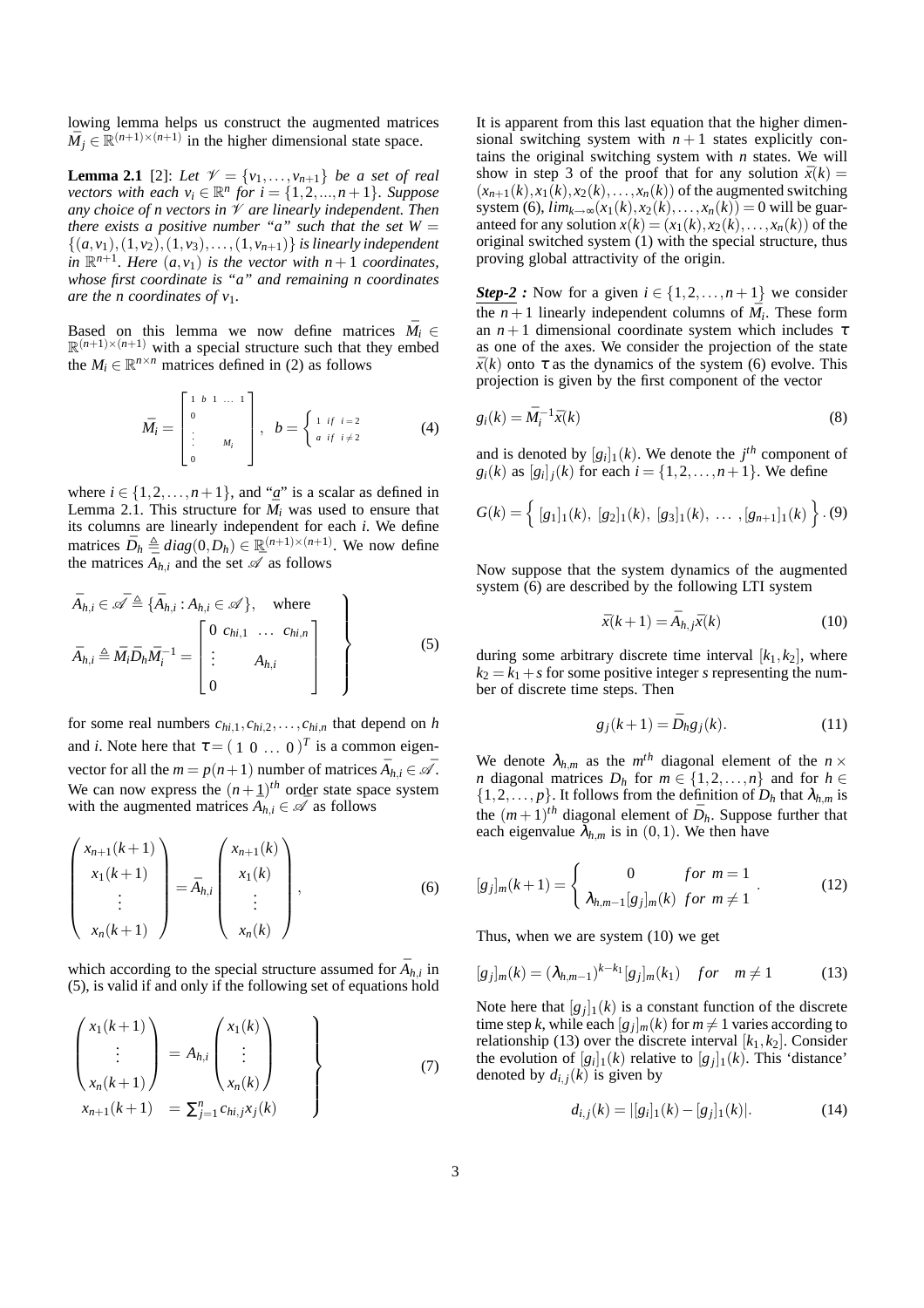Note that using the following identity

$$
g_i(k) = \overline{M}_i^{-1} \overline{M}_j g_j(k), \qquad (15)
$$

one can conveniently calculate the distance  $d_{i,j}(k)$  as the first component of the vector  $|(\bar{M}_i^{-1}\bar{M}_j - I)g_j(k)|$ , where *I* is the identity matrix in  $\mathbb{R}^{(n+1)\times(n+1)}$ . Looking at the structure of the matrix  $F_{i,j} = \overline{M}_i^{-1} \overline{M}_j$  for  $i \neq j$ , we observe that the firstrow first-column entry of this matrix is always 1. Next, we give a lemma which establishes that there is only one other nonzero entry in the first row of  $F_{i,j}$  matrix.

**Lemma 2.2** *[2] If we exclude the first column of the matrix*  $F_{i,j} = \bar{M}_i^{-1} \bar{M}_j,$  for  $i \neq j,$  then there is only one non-zero entry *denoted by ci*, *<sup>j</sup>*,<sup>δ</sup> *in the first row, and column* δ*. Note that* δ *depends on the i*, *j indices, and the relationship is given as*

$$
\delta = \begin{cases} j & \text{when } i = 1 \\ i & \text{when } i \neq 1 \end{cases}
$$

Using this lemma and the identity (15) it can be shown that

$$
[g_i]_1(k) = [g_j]_1(k) + c_{i,j,\delta}[g_j]_\delta(k),
$$
 (16)

for  $1 \le i \le n+1$  and  $i \ne j$ , which is valid irrespective of the switched system that we are in. Combining (13) and (16) we get

$$
[g_i]_1(k) - [g_j]_1(k) = c_{i,j,\delta}(\lambda_{h,\delta-1})^{k-k_1}[g_j]_\delta(k_1),
$$
 (17)

where  $i \neq j$  and whenever we are in system (10).

*Step-3* : In this last step we show that  $\lim_{k \to \infty} |[g_i]_1(k)$  –  $[g_j]_1(k) = 0$ , for all  $i, j \in \{1, ..., n+1\}$ . From this fact we will deduce that  $\lim_{k\to\infty}$  $(x_1(k),...,x_n(k))=0$ . Hence, the Theorem will be proved.

The proof of this step follows along the same lines as the proof of Theorem 3.1 in [2]. Note that equation (17) in this paper is the analogue of equation (24) in [2], and the proofs thereafter are analogous. As mentioned in Comment 2.2, the proof from here on works because the eigenvalues  $\lambda_{h,\delta-1}$ are in  $(0,1)$ .

## **3 A stabilizing switched controller design for configurable driving experience for automotive vehicles**

As an example of the application of the results presented in the previous section we consider the design of an automobile roll dynamics enhancement system. Software configurable driving experience enhancement technologies utilizing active control systems is a topical subject for many car manufacturers. In fact, there are already some passenger vehicles



Fig. 1. Second order roll plane model.

on the market that give the drivers the option to select comfort and sporty driving experience settings with a press of a button, and/or modify the suspension settings as a function of speed [6]. The aim of the control design given here is to configure the driving experience based on active suspension actuators alone, and at the same time, guarantee switching stability in the roll dynamics of the vehicle subject to sudden changes in the CG (center of gravity) position.

The equations of motion for the simplified roll plane model of a car with roll torque input, shown in Figure 1, is given as

$$
J_{x_{eq}}\ddot{\phi} + c\dot{\phi} + k\phi = mh(a_y + g\phi) + u,\tag{18}
$$

where  $u$  denotes the roll torque input provided by active suspension actuators, and  $\phi$  is the roll angle. Also  $a_y$  is the lateral acceleration, and  $J_{x_{eq}} = J_{xx} + mh^2$  denotes the equivalent roll moment of inertia. Further definitions of the parameters appearing in the model is given in Table 1.

It is important here to note that the changes in the CG position significantly affects the roll dynamics of a vehicle [1]. Given that these changes in the CG position can be detected in real time (for an example of such a method see [7]), we give next a synthesis method for a stable switched linear control design procedure for driving dynamics enhancement system based on active suspension actuators, and making use of the results obtained in Section 2. For illustrative purposes, we assume vertical changes in CG position as the only source of switching, which can result from vertical load shifts and/or passenger movements.

The switched control structure consists of *N* different controllers that switch based on the current CG height (i.e., the CG height change is the switching criteria). For the ease of exposition we assume  $N = 3$ . Defining the state as  $x = [\phi, \dot{\phi}]^T$ , and using a first order approximation for the matrix exponentials, we can represent  $(18)$  as in the following discrete time state space form

$$
x(k+1) = A_{d,i}x(k) + G_{d,i}a_y(k) + B_{d,i}u(k),
$$
\n(19)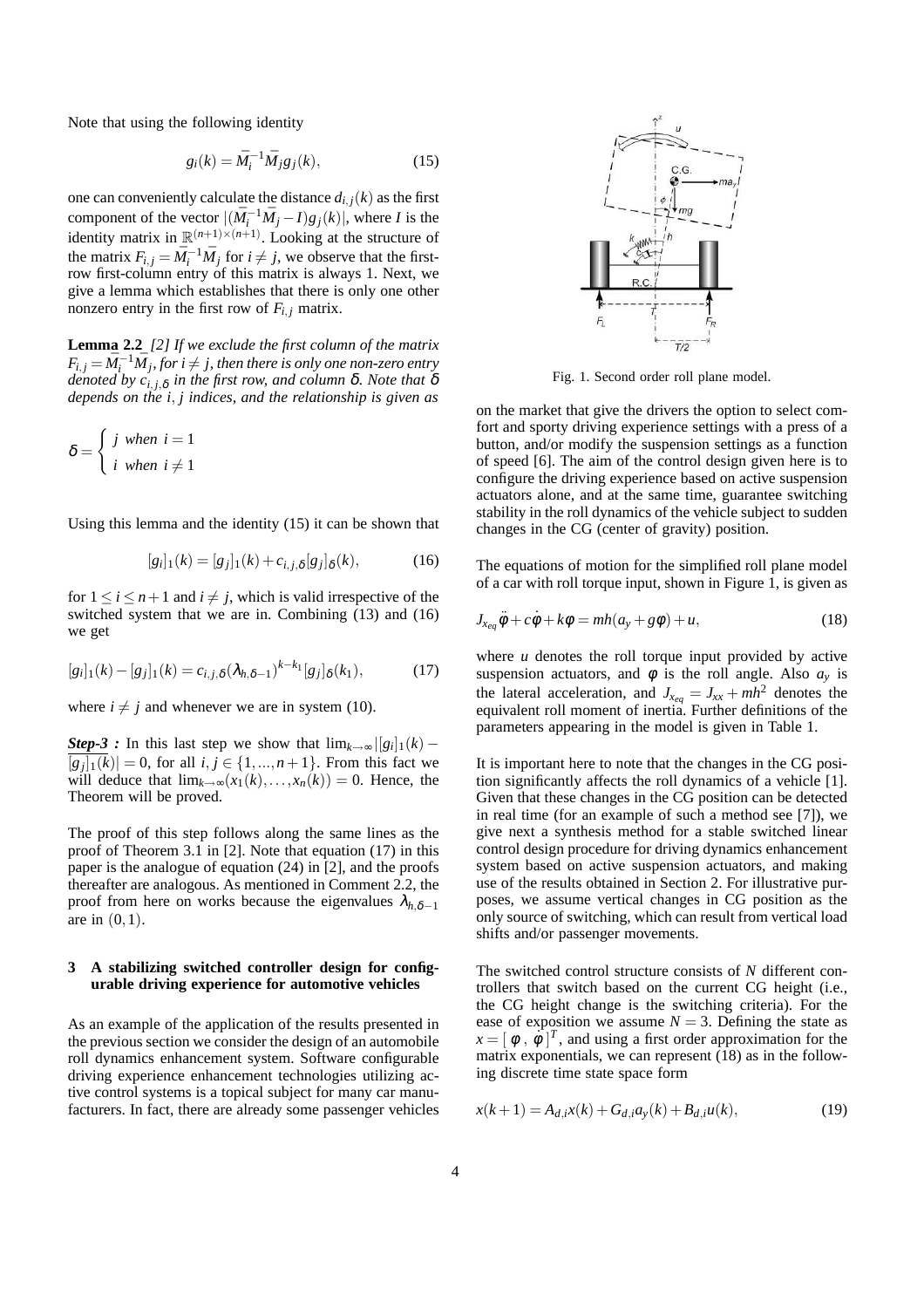where  $i \in \{1, 2, 3\}$  and

$$
A_{d,i} = \begin{bmatrix} 1 & \Delta t \\ -\frac{(k - mgh_i)\Delta t}{J_{x_{eq,i}}} & 1 - \frac{c\Delta t}{J_{x_{eq,i}}} \\ 0 & \frac{mh_i\Delta t}{J_{x_{eq,i}}} \end{bmatrix},
$$
  
\n
$$
G_{d,i} = \begin{bmatrix} 0 & \frac{mh_i\Delta t}{J_{x_{eq,i}}} \end{bmatrix}^T B_{d,i} = \begin{bmatrix} 0 & \frac{\Delta t}{J_{x_{eq,i}}} \end{bmatrix}^T
$$
\n(20)

We propose the following switched linear state feedback control structure

$$
C_i: u_i(k) = -K_i x(k) \text{ for } i \in \{1, 2, 3\},
$$
 (21)

where  $K_i = [\kappa_{i1}, \kappa_{i2}]$  with  $\kappa_{i1}, \kappa_{i2} \in \mathbb{R}$ , are fixed control gains corresponding to each CG height configuration. Then, the closed loop system can be expressed as  $x(k+1) =$  $\tilde{A}_i x(k) + G_{d,i} a_y(k)$ , where

$$
\tilde{A}_i = A_{d,i} - B_{d,i} K_i = \begin{bmatrix} 1 & \Delta t \\ -\frac{(k - mgh_i + \kappa_{i1})\Delta t}{J_{x_{eq,i}}} & 1 - \frac{(c + \kappa_{i2})\Delta t}{J_{x_{eq,i}}} \end{bmatrix}
$$
(22)

for each  $i \in \{1,2,3\}$ . The following lemma states the controller synthesis procedure.

**Lemma 3.1** *[6] Let the matrices*  $\tilde{A}_i \in \mathbb{R}^{2 \times 2}$  *for*  $i \in \{1,2,3\}$ *be given as defined in (22). Consider*  $D_1, D_2, D_3 \in \mathbb{R}^{2 \times 2}$ 

$$
D_1 = \begin{bmatrix} \lambda_1 & 0 \\ 0 & \lambda_2 \end{bmatrix}, \ D_2 = \begin{bmatrix} \lambda_3 & 0 \\ 0 & \lambda_2 \end{bmatrix}, \ D_3 = \begin{bmatrix} \lambda_1 & 0 \\ 0 & \lambda_3 \end{bmatrix}, \tag{23}
$$

*where the diagonal elements are such that*  $0 < \lambda_j < 1$  *and*  $\lambda_i \neq \lambda_j$  for every  $i, j \in \{1, 2, 3\}$  and  $i \neq j$ . Suppose further *that invertible matrices*  $M_1, M_2, M_3 \in \mathbb{R}^{2 \times 2}$  are defined as

$$
M_1 = \begin{bmatrix} v_1 & \mu_1 \\ v_2 & \mu_2 \end{bmatrix}, \ M_2 = \begin{bmatrix} \eta_1 & \mu_1 \\ \eta_2 & \mu_2 \end{bmatrix}, \ M_3 = \begin{bmatrix} v_1 & \eta_1 \\ v_2 & \eta_2 \end{bmatrix}, \tag{24}
$$

*where all the entries*  $v_1$ ,  $\eta_1$ ,  $\mu_1$ ,  $v_2$ ,  $\eta_2$ ,  $\mu_2$  *are real numbers. Then the following control gains*  $\kappa_{i1}$ ,  $\kappa_{i2}$  *for each i* 

$$
\kappa_{11} = mgh_1 - k - \frac{J_{x_{eq,1}}}{\Delta t^2} (\lambda_1 - 1)(\lambda_2 - 1) \}\n\text{for } i = 1 \quad (25)
$$
\n
$$
\kappa_{12} = -c + \frac{J_{x_{eq,1}}}{\Delta t} \frac{(\lambda_1 - 1)^2 - (\lambda_2 - 1)^2}{\lambda_2 - \lambda_1}
$$

$$
\kappa_{21} = mgh_2 - k - \frac{J_{x_{eq,2}}}{\Delta t^2} (\lambda_3 - 1)(\lambda_2 - 1) \}\n\kappa_{22} = -c + \frac{J_{x_{eq,2}}}{\Delta t} \frac{(\lambda_3 - 1)^2 - (\lambda_2 - 1)^2}{\lambda_2 - \lambda_3} \quad \text{for } i = 2 \quad (26)
$$

$$
\kappa_{31} = mgh_3 - k - \frac{J_{x_{eq,3}}}{\Delta t^2} (\lambda_1 - 1)(\lambda_3 - 1)
$$
\n
$$
\kappa_{32} = -c + \frac{J_{x_{eq,3}}}{\Delta t} \frac{(\lambda_1 - 1)^2 - (\lambda_3 - 1)^2}{\lambda_3 - \lambda_1}
$$
 for  $i = 3$  (27)

*guarantee that the conditions of Theorem 2.1 are satisfied, and consequently the switching system is stable.*

| Table 1               |  |
|-----------------------|--|
| Simulation parameters |  |

| Parameter        | Description            | Value       | Unit                             |
|------------------|------------------------|-------------|----------------------------------|
| $\boldsymbol{m}$ | Vehicle mass           | 1200        | $\left[kg\right]$                |
| g                | Gravitational constant | 9.81        | $\left\lceil m/s^2 \right\rceil$ |
| $J_{xx}$         | Roll moment of inertia | 300         | $[kgm^2]$                        |
| $\mathcal{C}$    | susp. damping coeff.   | 5000        | $\left[kgm^2/s\right]$           |
| k                | susp. spring stifness  | 30000       | $\left[kgm^2/s^2\right]$         |
| $h_1, h_2, h_3$  | respective CG heights  | 0.5,0.7,0.9 | m                                |

**Example 3.1** Let the positive constants  $\lambda_1, \lambda_2, \lambda_3$  be given as 0.994,0.6,0.3, respectively. Without loss of generality, we choose the constants  $v_2, \mu_2, \eta_2$  as 1,2,3, respectively. Also, we set the discrete time step as  $\Delta t = 0.05$ . The vehicle model parameters used in the example are given in Table 1, and they correspond to a compact class vehicle. In this example we assume that the CG height of the vehicle can switch between any of the values  $h_1, h_2$  or  $h_3$  specified in Table 1 at any instant. Now utilizing Lemma 3.1, the closed loop system matrices  $\tilde{A}_1$ ,  $\tilde{A}_2$  and  $\tilde{A}_3$  corresponding to the controller gains  $\kappa_{i1}, \kappa_{i2}$  for each  $i \in \{1, 2, 3\}$  are computed as

$$
\bar{A}_1 = \begin{bmatrix} 1 & 0.05 \\ -0.048 & 0.594 \end{bmatrix}, \quad \bar{A}_2 = \begin{bmatrix} 1 & 0.05 \\ -5.6 & -0.1 \end{bmatrix}, \quad \bar{A}_3 = \begin{bmatrix} 1 & 0.05 \\ -0.084 & 0.294 \end{bmatrix}.
$$
 (28)

Then the evolution of dynamics corresponding to any switching sequence between the unforced closed loop system matrices  $\tilde{A}_1$ ,  $\tilde{A}_2$  and  $\tilde{A}_3$  are stable by Theorem 2.1. That is, the switched unforced discrete time dynamical systems expressed as follows

$$
x(k+1) = A(k)x(k), \quad A(k) \in {\tilde{A}_1, \tilde{A}_2, \tilde{A}_3},
$$

are stable under arbitrary switches, and the resulting system matrices have positive real eigenvalues in  $(0,1)$ . This inherently implies that with the suggested switched control structure, where controller switching is based on the current CG height, results in stable roll dynamics of the vehicle regardless of the switching parameters. Also, it can be shown that the closed loop forced switched roll plane model given with  $x(k+1) = \tilde{A}_i \dot{x}(k) + G_{d,i} a_y(k)$  is stable for bounded lateral acceleration  $a<sub>y</sub>(k)$  inputs [6].

**Comment 3.1** It is important to note here that the closed loop system matrices  $\overrightarrow{A}_i$  for  $i \in \{1,2,3\}$  given in (28) **do not have a CQLF**, but nevertheless the corresponding switching system is exponentially stable. The non-existence of a CQLF can be confirmed numerically using LMI solvers.

We finally give the numerical simulation results corresponding to the suggested controller in feedback loop with a simple vehicle model known as the "single track model with the roll degree of freedom" [6]. We used this model to represent the real vehicle in simulation and in a feedback loop with the discrete time control design introduced earlier. The reference maneuver is a steady state cornering maneuver with